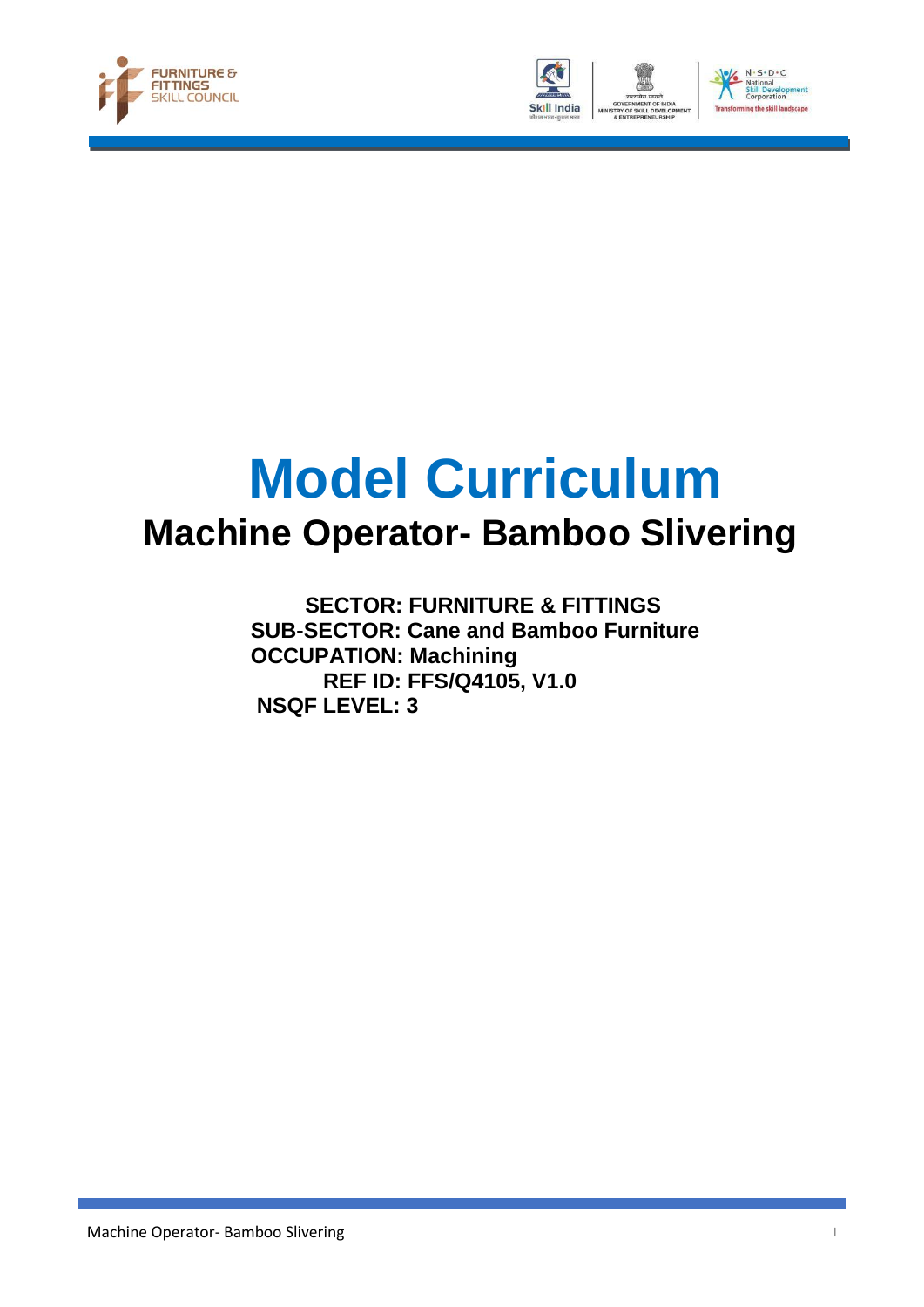





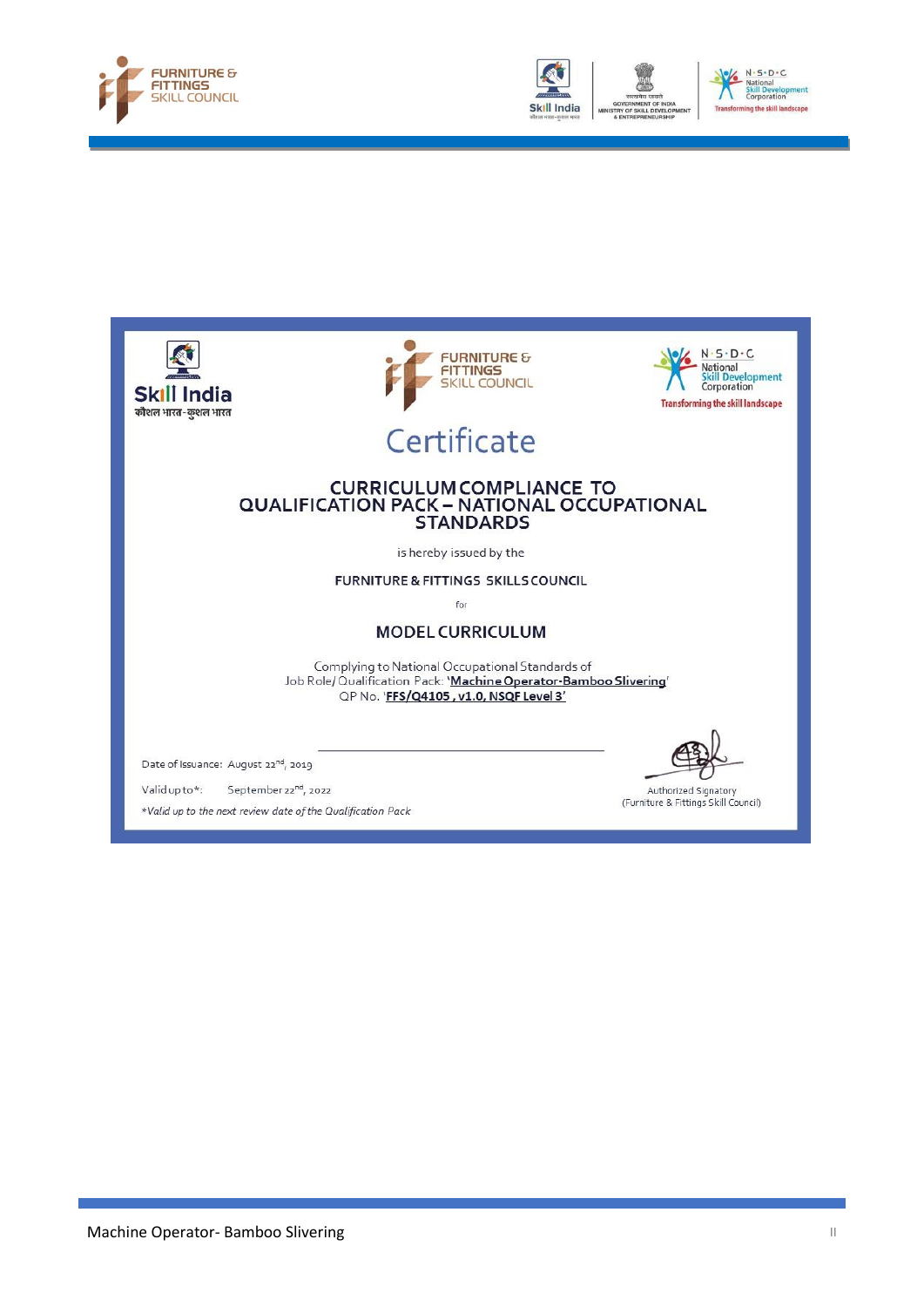



### **TABLE OF CONTENTS**

| 1. Curriculum                    |    |
|----------------------------------|----|
| 2. Trainer Prerequisites         | 06 |
| 3. Annexure: Assessment Criteria |    |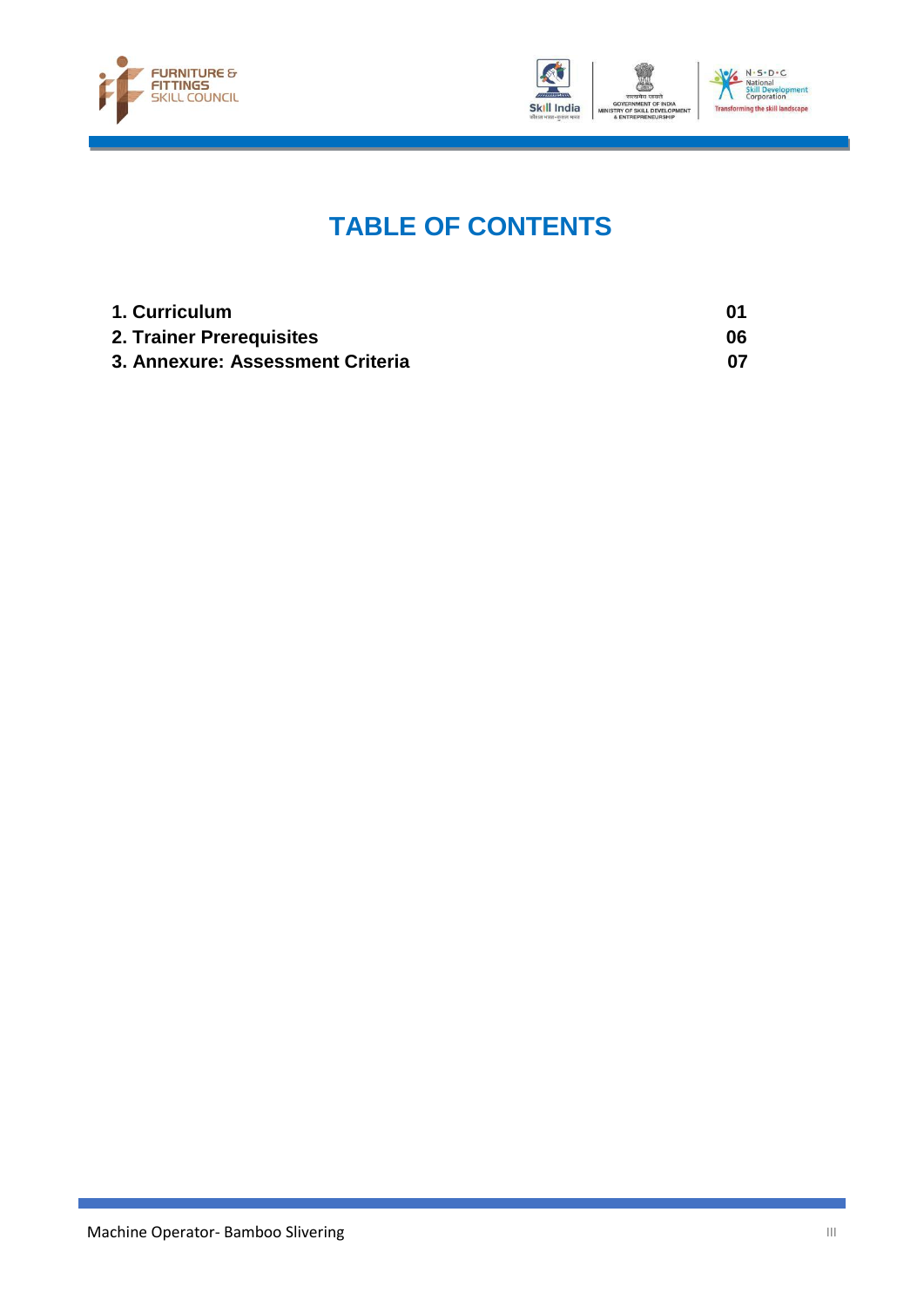



# <span id="page-3-0"></span>**Machine Operator- Bamboo Slivering**

**CURRICULUM / SYLLABUS**

This program is aimed at training candidates for the job of a "Machine Operator- Bamboo Slivering", in the "Furniture & Fittings" Sector/Industry and aims at building the following key competencies amongst the learner.

| <b>Program Name</b>                                 | <b>Machine Operator- Bamboo Slivering</b>                                                                                                                                                                                                                                                                                                                                                                                                                                                                               |                            |            |
|-----------------------------------------------------|-------------------------------------------------------------------------------------------------------------------------------------------------------------------------------------------------------------------------------------------------------------------------------------------------------------------------------------------------------------------------------------------------------------------------------------------------------------------------------------------------------------------------|----------------------------|------------|
| <b>Qualification Pack</b><br>Name &<br>Reference ID | FFS/Q4105, V 1.0                                                                                                                                                                                                                                                                                                                                                                                                                                                                                                        |                            |            |
| <b>Version No.</b>                                  | 1.0                                                                                                                                                                                                                                                                                                                                                                                                                                                                                                                     | <b>Version Update Date</b> | 04/10/2019 |
| <b>Pre-requisites to</b><br>Training                | Class V                                                                                                                                                                                                                                                                                                                                                                                                                                                                                                                 |                            |            |
| <b>Training</b><br><b>Outcomes</b>                  | After completing this programme, participants will be able to:<br>Use basic tools, equipment and materials.<br>$\bullet$<br>Organise the work area prior to commencement of work.<br>$\bullet$<br>Operate and maintain the manual slivering machine.<br>$\bullet$<br>Make the slivers using manual slivering machine.<br>$\bullet$<br>Inspect the quality at different stages.<br>$\bullet$<br>Maintain environment, health and safety.<br>$\bullet$<br>Work effectively with team and other stakeholders.<br>$\bullet$ |                            |            |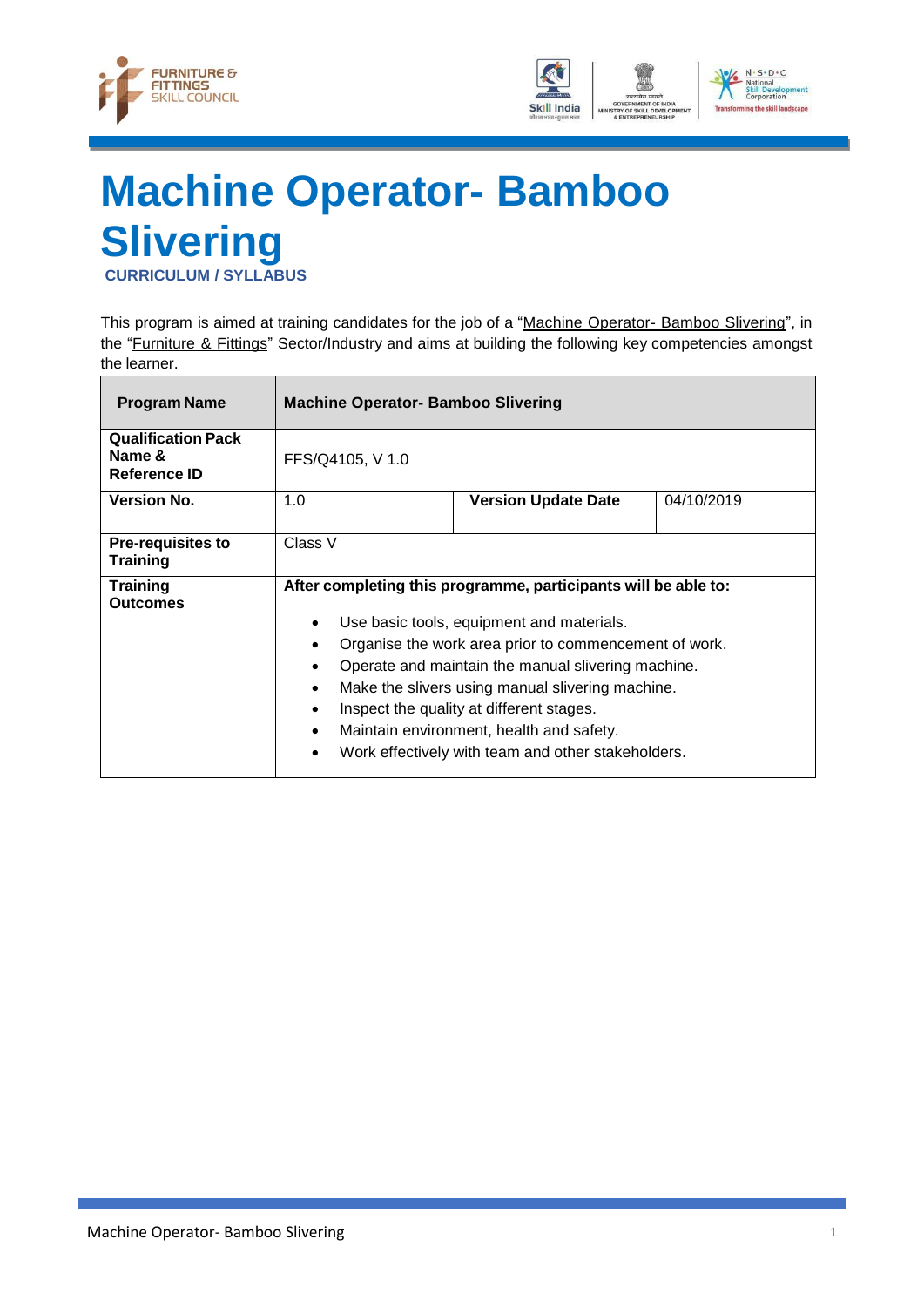



This course encompasses 5 out of 5 NOS (National Occupational Standards), of "Machine Operator-Bamboo Slivering" Qualification Pack issued by "Furniture & Fittings Skill Council".

| <b>Sr</b><br><b>No</b> | <b>Module</b>                                                                                                                                                                                          | <b>Key Learning Outcomes</b>                                                                                                                                                                                                                                                                                                                                                                                                                                                                                                                                                             | <b>Equipment required</b>                                                                                              |
|------------------------|--------------------------------------------------------------------------------------------------------------------------------------------------------------------------------------------------------|------------------------------------------------------------------------------------------------------------------------------------------------------------------------------------------------------------------------------------------------------------------------------------------------------------------------------------------------------------------------------------------------------------------------------------------------------------------------------------------------------------------------------------------------------------------------------------------|------------------------------------------------------------------------------------------------------------------------|
| $\mathbf{1}$           | <b>Introduction to</b><br>the furniture and<br>fittings industry                                                                                                                                       | Discuss about the furniture and fittings<br>$\bullet$<br>industry<br>Explain the role and responsibilities of<br>slivering machine operator and its job                                                                                                                                                                                                                                                                                                                                                                                                                                  |                                                                                                                        |
|                        | <b>Theory Duration</b><br>(hh:mm)<br>08:00                                                                                                                                                             | opportunities in the industry<br>Discuss about career path of silvering<br>$\bullet$<br>machine operator                                                                                                                                                                                                                                                                                                                                                                                                                                                                                 |                                                                                                                        |
|                        | <b>Practical Duration</b><br>(hh:mm)<br>00:00                                                                                                                                                          |                                                                                                                                                                                                                                                                                                                                                                                                                                                                                                                                                                                          |                                                                                                                        |
|                        | <b>Corresponding</b><br><b>NOS Code</b><br><b>Bridge Module</b>                                                                                                                                        |                                                                                                                                                                                                                                                                                                                                                                                                                                                                                                                                                                                          |                                                                                                                        |
| 2                      | <b>Understanding</b><br>the organizational<br>context/<br>company/<br>employer<br><b>Theory Duration</b><br>(hh:mm)<br>08:00                                                                           | Explain the importance of code of<br>$\bullet$<br>conduct, policies, manuals, rules, and<br>regulation followed in a typical<br>organization<br>Describe organization structure and<br>$\bullet$<br>hierarchy followed in a typical<br>organization<br>Describe functions of different                                                                                                                                                                                                                                                                                                   |                                                                                                                        |
|                        | <b>Practical Duration</b><br>(hh:mm)<br>00:00                                                                                                                                                          | divisions/ teams of an organization                                                                                                                                                                                                                                                                                                                                                                                                                                                                                                                                                      |                                                                                                                        |
|                        | <b>Corresponding</b><br><b>NOS Code</b><br>FFS/N4109                                                                                                                                                   |                                                                                                                                                                                                                                                                                                                                                                                                                                                                                                                                                                                          |                                                                                                                        |
| 3                      | <b>Health and safety</b><br>at workplace<br><b>Theory Duration</b><br>(hh:mm)<br>04:00<br><b>Practical Duration</b><br>(hh:mm)<br>04:00<br><b>Corresponding</b><br><b>NOS Code</b><br><b>FFS/N8601</b> | Explain the importance of maintaining<br>a healthy and safe work environment<br>Differentiate between the potential risk,<br>$\bullet$<br>hazard and threat at the workplace<br>List the safety, ergonomic, physical,<br>biological, and chemical hazards at<br>workplace<br>Explain the precautionary measures to<br>be taken to prevent different hazards<br>Discuss the ways of undertaking the<br>first aid activities in case of different<br>types of accidents<br>List various do's and don'ts of good<br>housekeeping practices<br>Explain various safety signs/<br>instructions | Gloves, safety shoes,<br>earplugs, goggles,<br>nose mask,<br>first aid box,<br>different types of fire<br>extinguisher |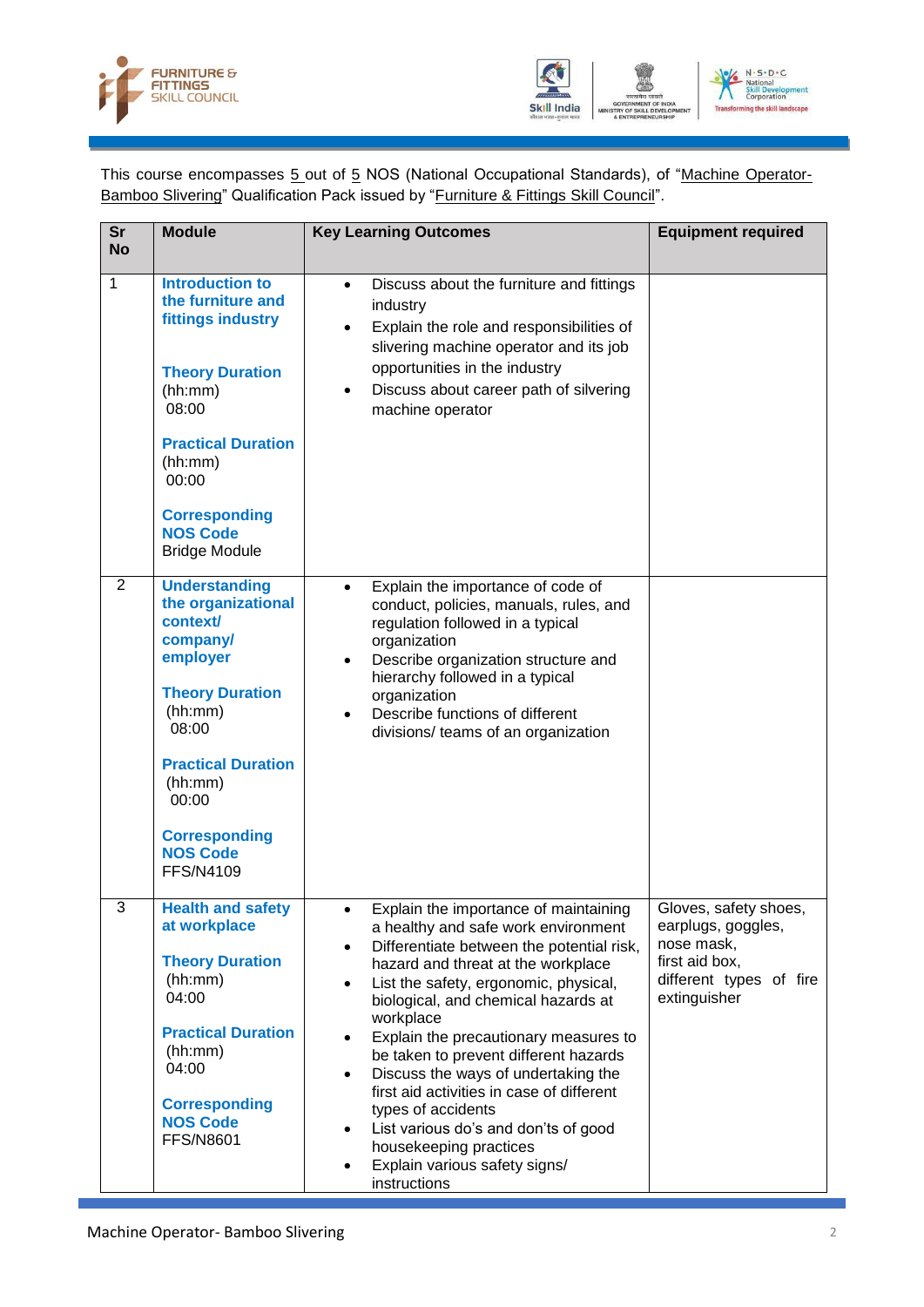



GOVERNMENT O<br>TRY OF SKILL DI<br>& ENTREPRENEI VELO



|   |                                                                                                                                                                                                     | Discuss the restrictions imposed on<br>$\bullet$<br>harmful materials while working at<br>workplace                                                                                                                                                                                                                                                                                                                                                                                                                                                                                                                                                                                                                                 |                                                                                                                        |
|---|-----------------------------------------------------------------------------------------------------------------------------------------------------------------------------------------------------|-------------------------------------------------------------------------------------------------------------------------------------------------------------------------------------------------------------------------------------------------------------------------------------------------------------------------------------------------------------------------------------------------------------------------------------------------------------------------------------------------------------------------------------------------------------------------------------------------------------------------------------------------------------------------------------------------------------------------------------|------------------------------------------------------------------------------------------------------------------------|
| 4 | <b>Handling</b><br>emergencies<br><b>Theory Duration</b><br>(hh:mm)<br>04:00<br><b>Practical Duration</b><br>(hh:mm)<br>04:00<br><b>Corresponding</b><br><b>NOS Code</b><br><b>FFS/N8601</b>        | List the precautionary measures for<br>$\bullet$<br>prevention of accidents at the<br>workplace<br>List various common causes and types<br>$\bullet$<br>of fires<br>List the common types of fire<br>$\bullet$<br>extinguishers<br>Demonstrate the use of fire<br>$\bullet$<br>extinguishers on different types of fires<br>Describe the evacuation procedures to<br>$\bullet$<br>be followed in case of an emergency,<br>accident, fire, or a natural calamity<br>Demonstrate how to free a person<br>٠<br>from electrocution<br>Demonstrate the correct rescue<br>$\bullet$<br>techniques applied during fire hazards<br>Explain the importance of responding<br>$\bullet$<br>promptly and accurately to an accident<br>situation | Gloves, safety shoes,<br>earplugs, goggles,<br>nose mask,<br>first aid box,<br>different types of fire<br>extinguisher |
| 5 | <b>Communication</b><br><b>skills</b><br><b>Theory Duration</b><br>(hh:mm)<br>04:00<br><b>Practical Duration</b><br>(hh:mm)<br>04:00<br><b>Corresponding</b><br><b>NOS Code</b><br><b>FFS/N8801</b> | State the importance of possessing<br>$\bullet$<br>effective communication skills<br>Explain the importance of setting up<br>good working relationship with others<br>Explain the significance of active<br>$\bullet$<br>listening, correct receiving of<br>information and instructions<br>Describe the importance of seeking<br>$\bullet$<br>assistance/ clarification from<br>supervisor/ senior<br>Describe the importance of discipline,<br>$\bullet$<br>ethics, and integrity for professional<br>success<br>Explain the reporting protocol in case<br>of queries on procedures, products, or<br>any problem<br>Demonstrate how to communicate<br>$\bullet$<br>effectively with others                                        |                                                                                                                        |
| 6 | <b>Teamwork</b><br><b>Theory Duration</b><br>(hh:mm)<br>04:00<br><b>Practical Duration</b><br>(hh:mm)<br>04:00<br><b>Corresponding</b><br><b>NOS Code</b><br><b>FFS/N8801</b>                       | Discuss the importance of coordination<br>$\bullet$<br>with colleagues to achieve work<br>objectives<br>Explain the importance of sharing<br>information with team wherever and<br>whenever required to enhance quality<br>and productivity at workplace<br>Discuss how to manage interpersonal<br>٠<br>conflict<br>Describe the significance of interacting<br>$\bullet$<br>politely with team members<br>State the importance of following dress<br>$\bullet$<br>code at workplace                                                                                                                                                                                                                                                |                                                                                                                        |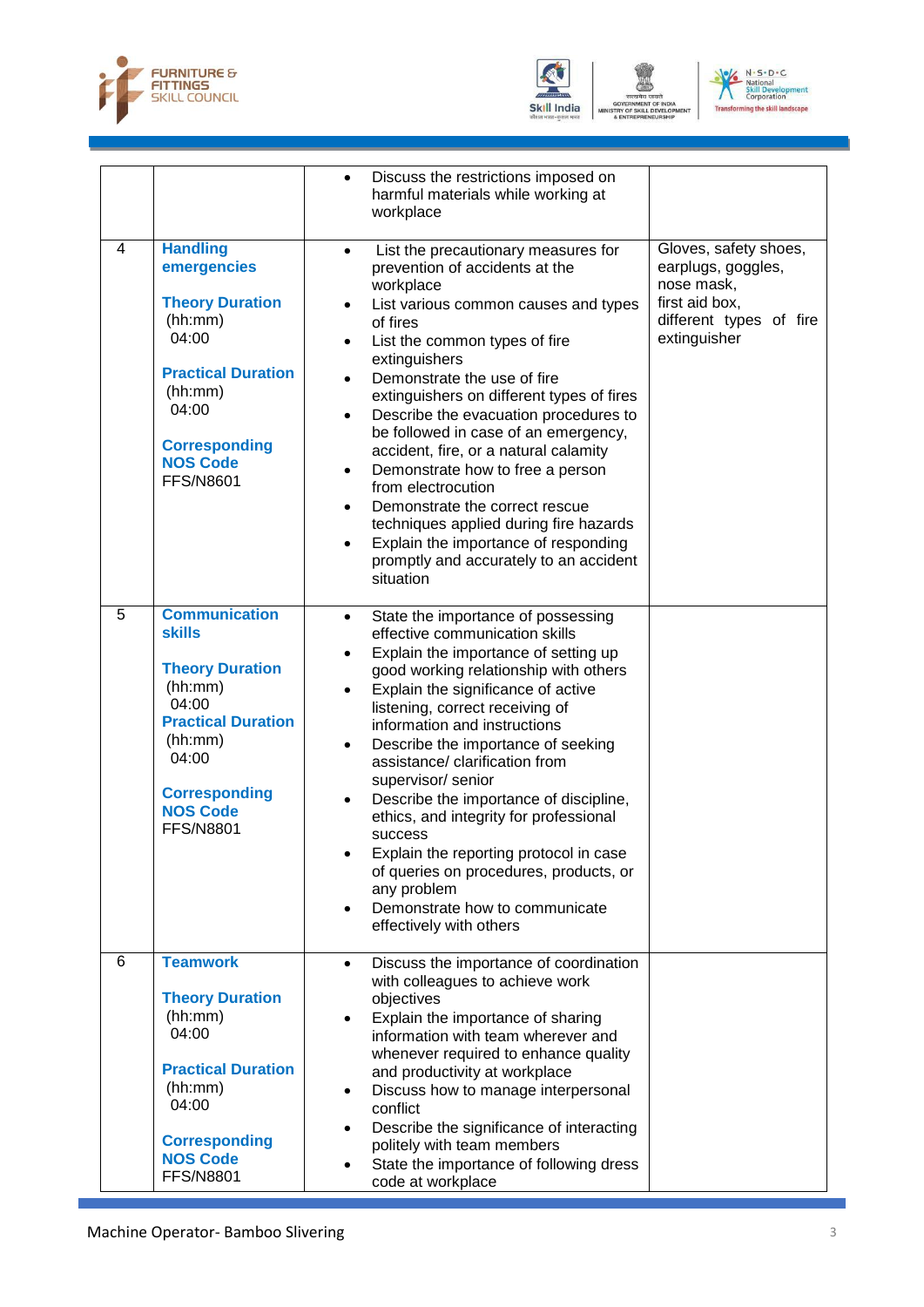



GOVERNMENT O<br>TRY OF SKILL DI<br>& ENTREPRENEI VELC



|                |                                                                                                                                                                                                                 | Describe the importance of<br>$\bullet$<br>professional skills such as planning<br>and organizing, problem solving,<br>objection handling, and critical thinking<br>Participate in team building activities<br>$\bullet$<br>effectively                                                                                                                                                                                                                                                                                                                                                                                                   |                                                                                                                                                                                                                                                                                                                                    |
|----------------|-----------------------------------------------------------------------------------------------------------------------------------------------------------------------------------------------------------------|-------------------------------------------------------------------------------------------------------------------------------------------------------------------------------------------------------------------------------------------------------------------------------------------------------------------------------------------------------------------------------------------------------------------------------------------------------------------------------------------------------------------------------------------------------------------------------------------------------------------------------------------|------------------------------------------------------------------------------------------------------------------------------------------------------------------------------------------------------------------------------------------------------------------------------------------------------------------------------------|
| $\overline{7}$ | <b>Understanding</b><br>the work<br><b>Theory Duration</b><br>(hh:mm)<br>04:00<br><b>Practical Duration</b><br>(hh:mm)<br>24:00<br><b>Corresponding</b><br><b>NOS Code</b><br><b>FFS/N4109</b>                  | List different types of furniture products<br>$\bullet$<br>in bamboo<br>List different types of bamboo and its<br>$\bullet$<br>use in furniture making<br>Explain bamboo treatment process<br>$\bullet$<br>List various relevant slivering<br>$\bullet$<br>techniques available in the industry<br>Explain about types of sliver based on<br>$\bullet$<br>the size<br>Demonstrate the preparation of work<br>٠<br>area<br>List different tools, machine required<br>$\bullet$<br>for the operation<br>Demonstrate the methods of doing<br>$\bullet$<br>basic safety checks for machine, tools,<br>and electrical equipment before work    | Bamboo cross cutting<br>machine, hand held<br>bamboo splitter, hot air<br>gun, edge trimmer<br>machine, hand<br>engraver machine,<br>stand drill machine,<br>stand zig saw, chalk<br>liner, slivering<br>machine, compressor<br>with machine; grinder<br>machine, manual hard<br>board cutter, table<br>cutting machine,<br>hammer |
| 8              | <b>Machine</b><br>operation<br>understanding<br><b>Theory Duration</b><br>(hh:mm)<br>04:00<br><b>Practical Duration</b><br>(hh:mm)<br>16:00<br><b>Corresponding</b><br><b>NOS Code</b><br><b>FFS/N4109</b>      | List various types of slivering machine<br>$\bullet$<br>Explain the use of slivering machine<br>$\bullet$<br>List various parts of machine<br>$\bullet$<br>Demonstrate correct operation of the<br>$\bullet$<br>machine in both hand and power<br>modes<br>Describe the steps of stopping the<br>$\bullet$<br>machine in both normal and<br>emergency situations, and the<br>procedure for restarting after an<br>emergency<br>Demonstrate the method of stopping<br>٠<br>and restarting the machine during<br>normal and emergency situations<br>Demonstrate the process of making<br>$\bullet$<br>bamboo sliver using slivering machine | Bamboo cross cutting<br>machine, hand held<br>bamboo splitter, hot air<br>gun, edge trimmer<br>machine, hand<br>engraver machine,<br>stand drill machine,<br>stand zig saw, chalk<br>liner, slivering<br>machine, compressor<br>with machine; grinder<br>machine, manual hard<br>board cutter, table<br>cutting machine,<br>hammer |
| 9              | <b>Operation and</b><br>maintenance of<br>manual slivering<br>machine<br><b>Theory Duration</b><br>(hh:mm)<br>08:00<br><b>Practical Duration</b><br>(hh:mm)<br>32:00<br><b>Corresponding</b><br><b>NOS Code</b> | Explain about cleaning and<br>$\bullet$<br>maintenance schedule of the machine<br>Explain about the importance of<br>$\bullet$<br>cleaning and maintenance of the<br>machine<br>Demonstrate the cleaning and<br>$\bullet$<br>maintenance procedures of machines<br>Explain about effects of clamping and<br>٠<br>its effect on final product<br>Explain about trial cut<br>$\bullet$<br>Demonstrate the trial cut procedure<br>$\bullet$<br>Demonstrate the method of checking<br>$\bullet$<br>dimension and size accuracy                                                                                                                | Bamboo cross cutting<br>machine, hand held<br>bamboo splitter, hot air<br>gun, edge trimmer<br>machine, hand<br>engraver machine,<br>stand drill machine,<br>stand zig saw, chalk<br>liner, slivering<br>machine, compressor<br>with machine; grinder<br>machine, manual hard<br>board cutter, table<br>cutting machine,<br>hammer |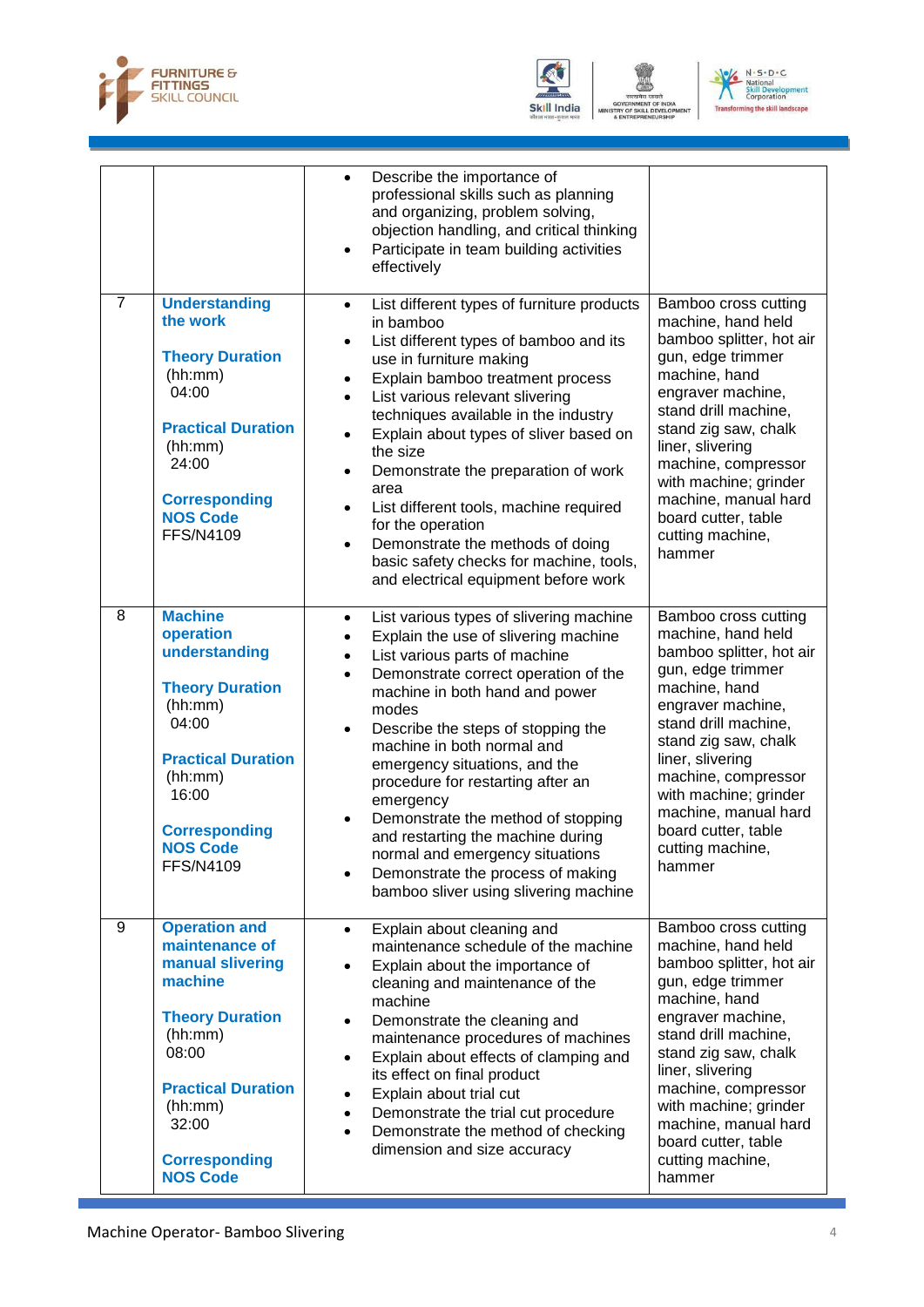





|    | <b>FFS/N4110</b>                                                                                                                                                                   |                                                                                                                                                                                                                                                                                                                                                                                                                                                                                                                                                                                                                                                                                                                                                                                                                                                  |                                                                                                                                                                                                                                                                                                                                    |
|----|------------------------------------------------------------------------------------------------------------------------------------------------------------------------------------|--------------------------------------------------------------------------------------------------------------------------------------------------------------------------------------------------------------------------------------------------------------------------------------------------------------------------------------------------------------------------------------------------------------------------------------------------------------------------------------------------------------------------------------------------------------------------------------------------------------------------------------------------------------------------------------------------------------------------------------------------------------------------------------------------------------------------------------------------|------------------------------------------------------------------------------------------------------------------------------------------------------------------------------------------------------------------------------------------------------------------------------------------------------------------------------------|
| 10 | <b>Work Safely</b><br><b>Theory Duration</b><br>(hh:mm)<br>08:00<br><b>Practical Duration</b><br>(hh:mm)<br>26:00<br><b>Corresponding</b><br><b>NOS Code</b><br><b>FFS/N4110</b>   | List different personal protective<br>$\bullet$<br>equipment<br>Demonstrate the use of personal<br>$\bullet$<br>protective equipment/ protective<br>clothing<br>Demonstrate how to keep correct body<br>$\bullet$<br>posture while standing, working, lifting<br>and carrying heavy materials<br>Explain the importance of leaving the<br>٠<br>machine in a safe condition on<br>completion of activities<br>Demonstrate the safe conditions of the<br>$\bullet$<br>machine after completion of the work<br>Describe the hazards associated with<br>$\bullet$<br>cutting operations<br>Demonstrate the method of minimising<br>$\bullet$<br>the hazards<br>Demonstrate the correct method of<br>sorting and storing of bamboo slivers<br>Explain the importance of keeping<br>work area free of clutters to carry out<br>machining work smoothly | Gloves, safety shoes,<br>earplugs, goggles,<br>nose mask, first aid<br>box, different types of<br>fire extinguisher                                                                                                                                                                                                                |
| 11 | <b>Quality Check</b><br><b>Theory Duration</b><br>(hh:mm)<br>08:00<br><b>Practical Duration</b><br>(hh:mm)<br>22:00<br><b>Corresponding</b><br><b>NOS Code</b><br><b>FFS/N8401</b> | Demonstrate the method of identifying<br>$\bullet$<br>defects and irregularities<br>Demonstrate how to correct and<br>$\bullet$<br>modify the amendable or adjustable<br>defects<br>Explain the importance of carrying out<br>$\bullet$<br>quality checks at specified intervals<br>Discuss the importance of ensuring<br>$\bullet$<br>that the final finish of the product is as<br>per requirement and design<br>specification                                                                                                                                                                                                                                                                                                                                                                                                                 | Bamboo cross cutting<br>machine, hand held<br>bamboo splitter, hot air<br>gun, edge trimmer<br>machine, hand<br>engraver machine,<br>stand drill machine,<br>stand zig saw, chalk<br>liner, slivering<br>machine, compressor<br>with machine; grinder<br>machine, manual hard<br>board cutter, table<br>cutting machine,<br>hammer |
|    | <b>Total Duration</b>                                                                                                                                                              | <b>Unique Equipment Required:</b>                                                                                                                                                                                                                                                                                                                                                                                                                                                                                                                                                                                                                                                                                                                                                                                                                |                                                                                                                                                                                                                                                                                                                                    |
|    | <b>Theory Duration</b><br>64:00<br><b>Practical Duration</b><br>136:00                                                                                                             | Personal protective equipment: Gloves, safety shoes, earplugs, goggles,<br>nose mask, first aid box, different types of fire extinguisher<br>Bamboo cross cutting machine, hand held bamboo splitter, hot air gun,<br>edge trimmer machine, hand engraver machine, stand drill machine,<br>stand zig saw, chalk liner, slivering machine, compressor with machine;<br>grinder machine, manual hard board cutter, table cutting machine,<br>hammer<br>Classroom Aids: Whiteboard, marker, duster etc.                                                                                                                                                                                                                                                                                                                                             |                                                                                                                                                                                                                                                                                                                                    |

Grand Total Course Duration: **200 Hours**

*(This syllabus/ curriculum has been approved by Furniture & Fittings Skill Council)*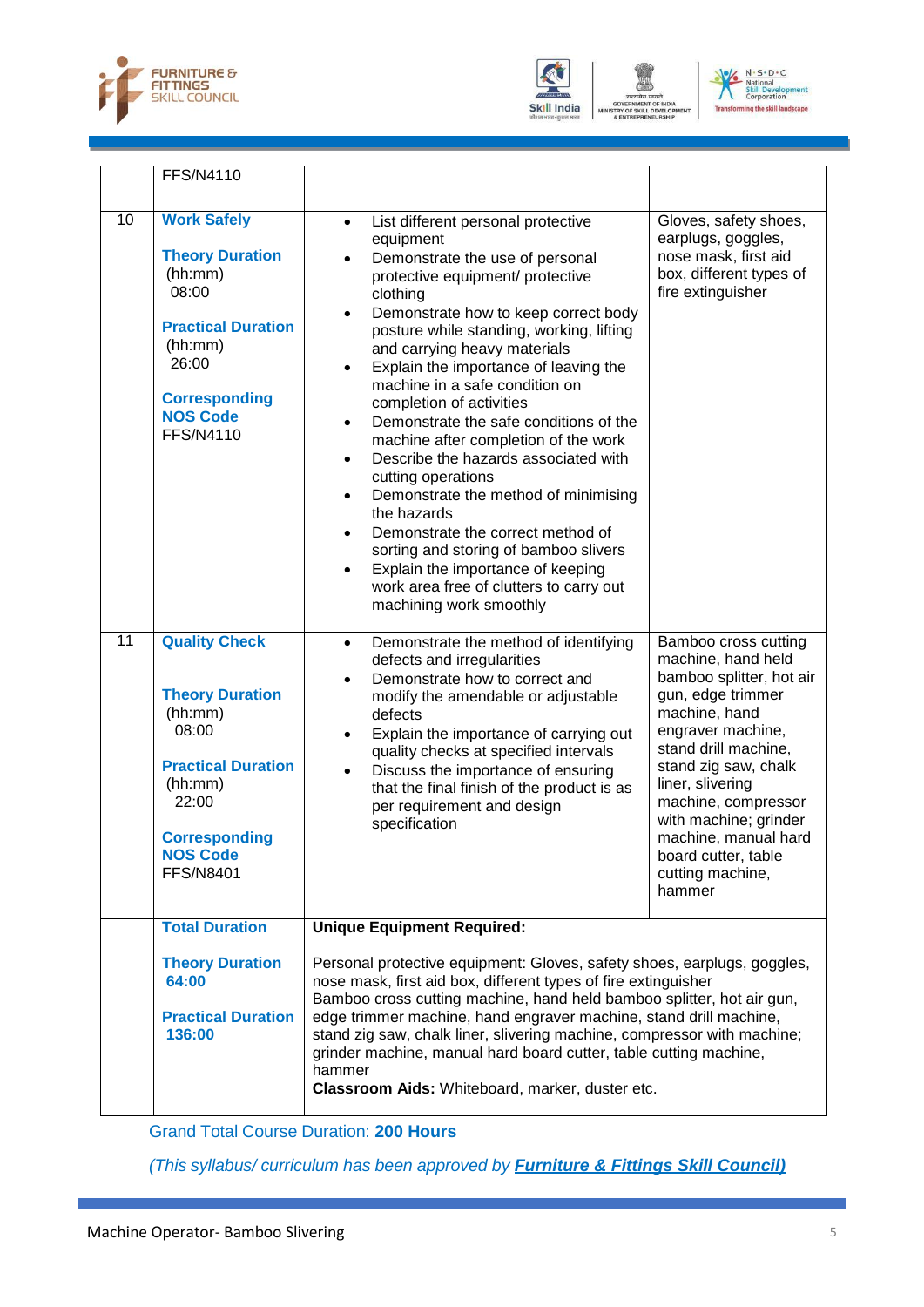



#### <span id="page-8-0"></span>**Trainer Prerequisites for Job role: "Machine Operator- Bamboo Slivering" mapped to Qualification Pack: "FFS/Q4105"**

| Sr.<br>No.     | Area                                                   | <b>Details</b>                                                                                                                                                                                                                                                                                                                                  |
|----------------|--------------------------------------------------------|-------------------------------------------------------------------------------------------------------------------------------------------------------------------------------------------------------------------------------------------------------------------------------------------------------------------------------------------------|
| 1              | <b>Description</b>                                     | To deliver accredited training service, mapping to the curriculum detailed<br>above, in accordance with the Qualification Pack "FFS/Q4105".                                                                                                                                                                                                     |
| 2              | <b>Personal</b><br><b>Attributes</b>                   | Aptitude for conducting training, and pre/ post work to ensure competent,<br>employable candidates at the end of the training. Strong communication skills,<br>interpersonal skills, ability to work as part of a team, well organized and<br>focused, eager to learn and keep oneself updated with the latest trends in the<br>mentioned field |
| 3              | <b>Minimum</b><br><b>Educational</b><br>Qualifications | Minimum 10 <sup>th</sup> pass<br>Minimum age 25 years                                                                                                                                                                                                                                                                                           |
| 4a             | <b>Domain</b><br><b>Certification</b>                  | Certified for Job Role: "Machine Operator- Bamboo Slivering" mapped to QP:<br>"FFS/Q4105". Minimum accepted score 80% as per the FFSC guideline.                                                                                                                                                                                                |
| 4 <sub>b</sub> | <b>Platform</b><br><b>Certification</b>                | Recommended that the Trainer is certified for the Job Role: "Trainer", mapped<br>to the Qualification Pack: "MEP/Q2601". Minimum accepted score as per<br>respective FFSC guideline is 80%.                                                                                                                                                     |
| 5              | <b>Experience</b>                                      | Minimum five years of relevant experience in slivering machine<br>$\bullet$<br>operation                                                                                                                                                                                                                                                        |